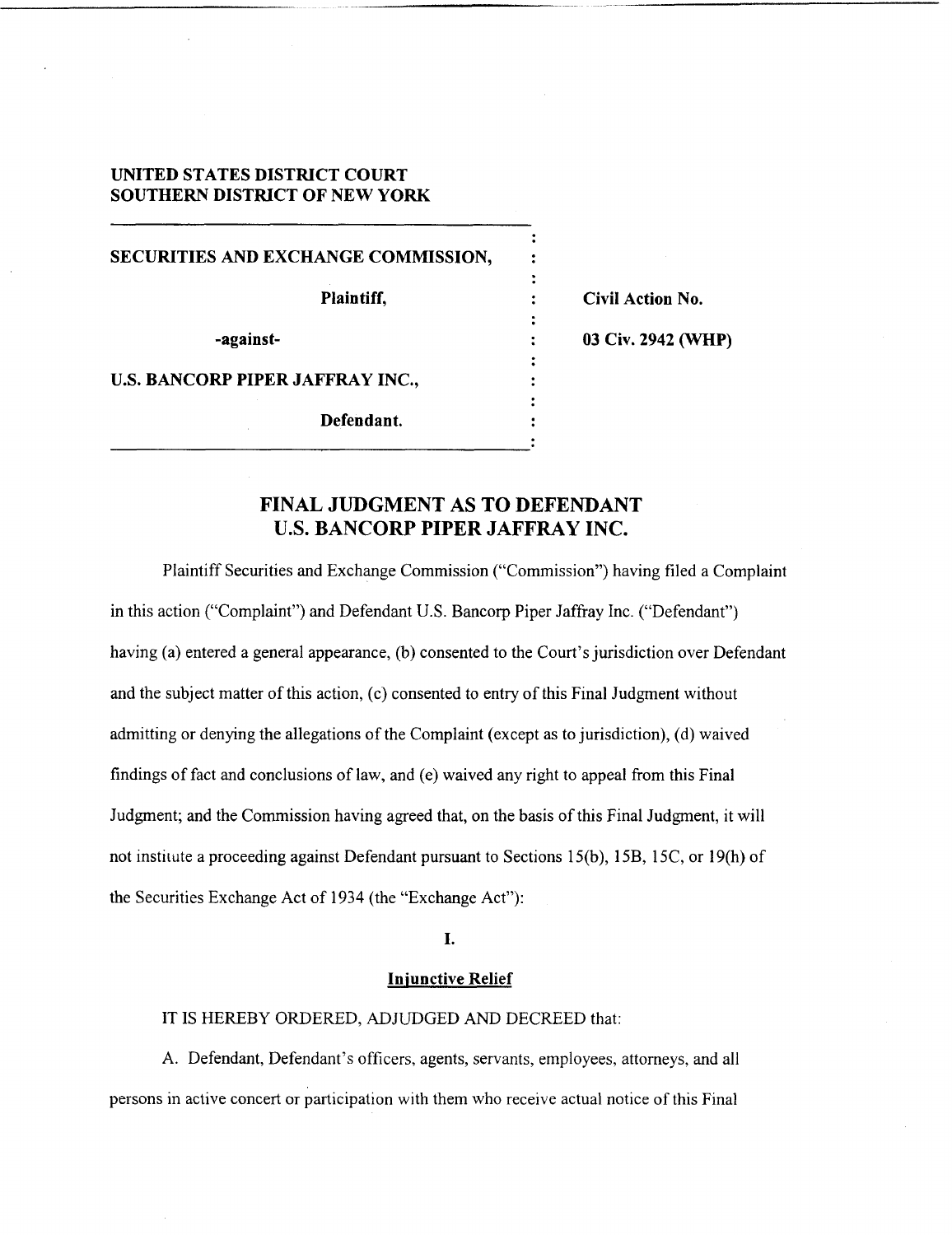Judgment by personal service or otherwise are permanently restrained and enjoined from violating Section 17(b) of the Securities Act of 1933 ("Securities Act") [ 15 U.S.C. **9** 77q(b)], by the use of any means or instruments of transportation or communication in interstate commerce or by use of the mails, to publish, give publicity to, or circulate any notice, circular, advertisement, newspaper, article, letter, investment service, or communication which, though not purporting to offer a security for sale, describes such security for a consideration received or to be received, directly or indirectly, from an issuer, underwriter, or dealer, without fully disclosing the receipt, whether past **or** prospective, of such consideration and the amount thereof.

B. Defendant, Defendant's officers, agents, servants, employees, attorneys, and all persons in active concert or participation with them who receive actual notice of this Final Judgment by personal service or otherwise are permanently restrained and enjoined from violating Rule 2 1 10 of the Conduct Rules of NASD Inc. ("NASD') and Rules 401 and 476 of the New York Stock Exchange, Inc. ("NYSE"), by: (1) engaging in acts or practices that create or maintain inappropriate influence by investment banking over research analysts and therefore impose conflicts of interest on research analysts, and by failing to manage these conflicts in an adequate or appropriate manner; (2) publishing research reports that do not provide a sound basis for evaluating facts, are not properly balanced, and/or contain exaggerated or unwarranted claims and/or opinions for which there is no reasonable basis; (3) promising, implicitly or explicitly, favorable research coverage to investment banking clients or potential clients; (4) failing to disclose or cause to be disclosed in offering documents or elsewhere the use of proceeds from offerings to make payments to other persons or entities for research coverage; (5) receiving payments from an outside entity for research issued in conjunction with an underwriting transaction without disclosing receipt of that payment to the public; or (6) threatening to drop

-2-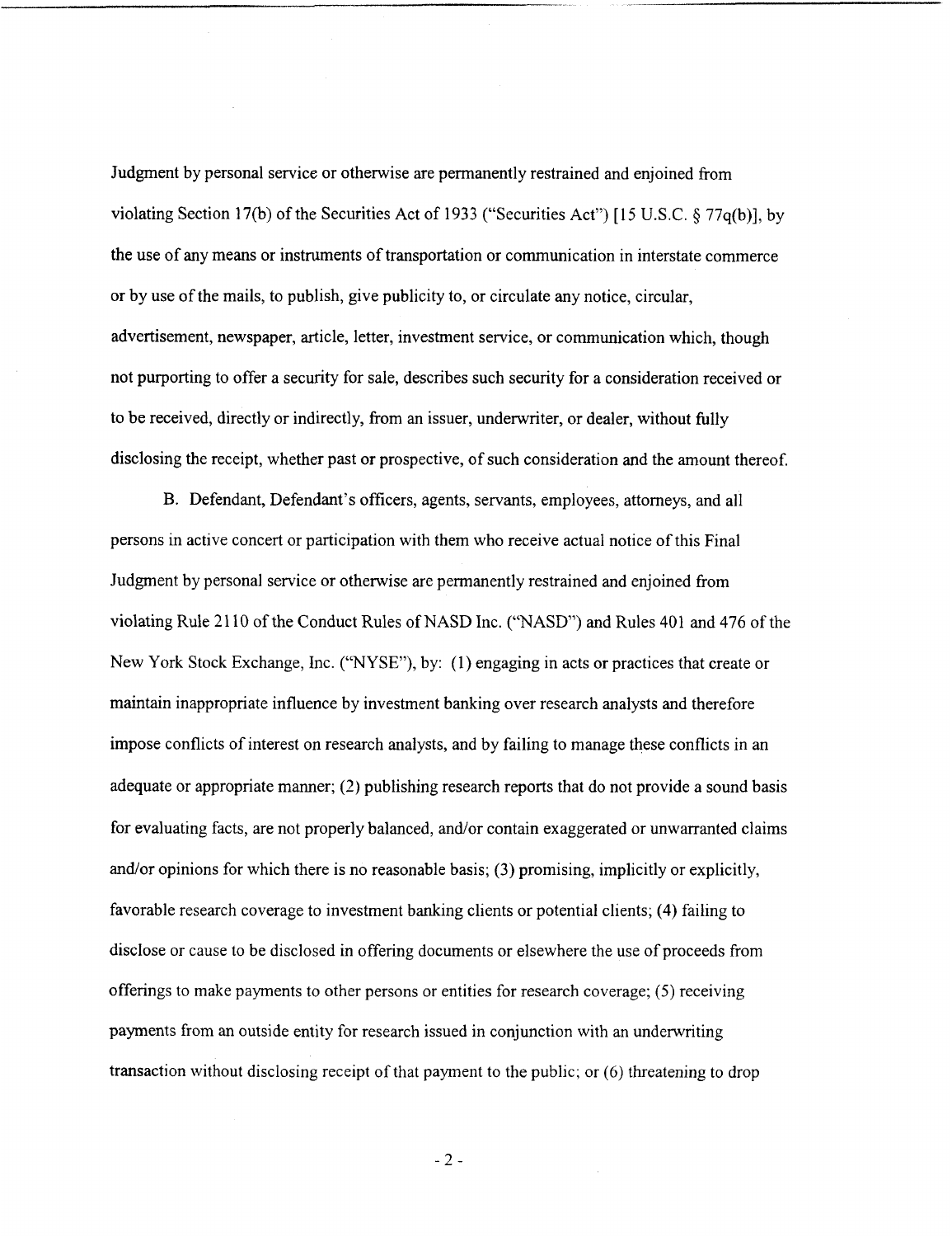research coverage of an issuer if Defendant is not selected as the lead manager in an investment banking transaction.

C. Defendant, Defendant's officers, agents, servants, employees, attorneys, and all persons in active concert or participation with them who receive actual notice of this Final Judgment by personal service or otherwise are permanently restrained and enjoined from violating NASD Rule 2210 and **NYSE** Rule 472 by issuing communications to the public that (1) do not provide a sound basis for evaluating facts, are not properly balanced, and/or contain exaggerated or unwarranted claims and/or opinions for which there is no reasonable basis; (2) fail to disclose the use of proceeds from offerings to make payments to other persons or entities for research coverage; or (3) fail to disclose the Defendant received payments from an outside entity for research issued in conjunction with an underwriting transaction.

D. Defendant, Defendant's officers, agents, servants, employees, attorneys, and all persons in active concert or participation with them who receive actual notice of this Final Judgment by personal service or otherwise are permanently restrained and enjoined from violating NASD Rule 3010 and NYSE Rule 342 by failing to maintain appropriate supervisory procedures regarding or controls over the following that are reasonably designed to ensure compliance with securities laws and regulations: (1) influence by investment banking over research analysts; (2) compensation and evaluation of research analysts; (3) use of research or research analysts in connection with the solicitation or marketing of investment banking business; (4) publication of research regarding a securities issuer with which Defendant has, has solicited, or is soliciting an investment banking relationship; *(5)* payments to Defendant for the publication of research by Defendant; and (6) payments by Defendant to other entities for the publication of research by such other entities regarding Defendant's investment banking clients.

-3-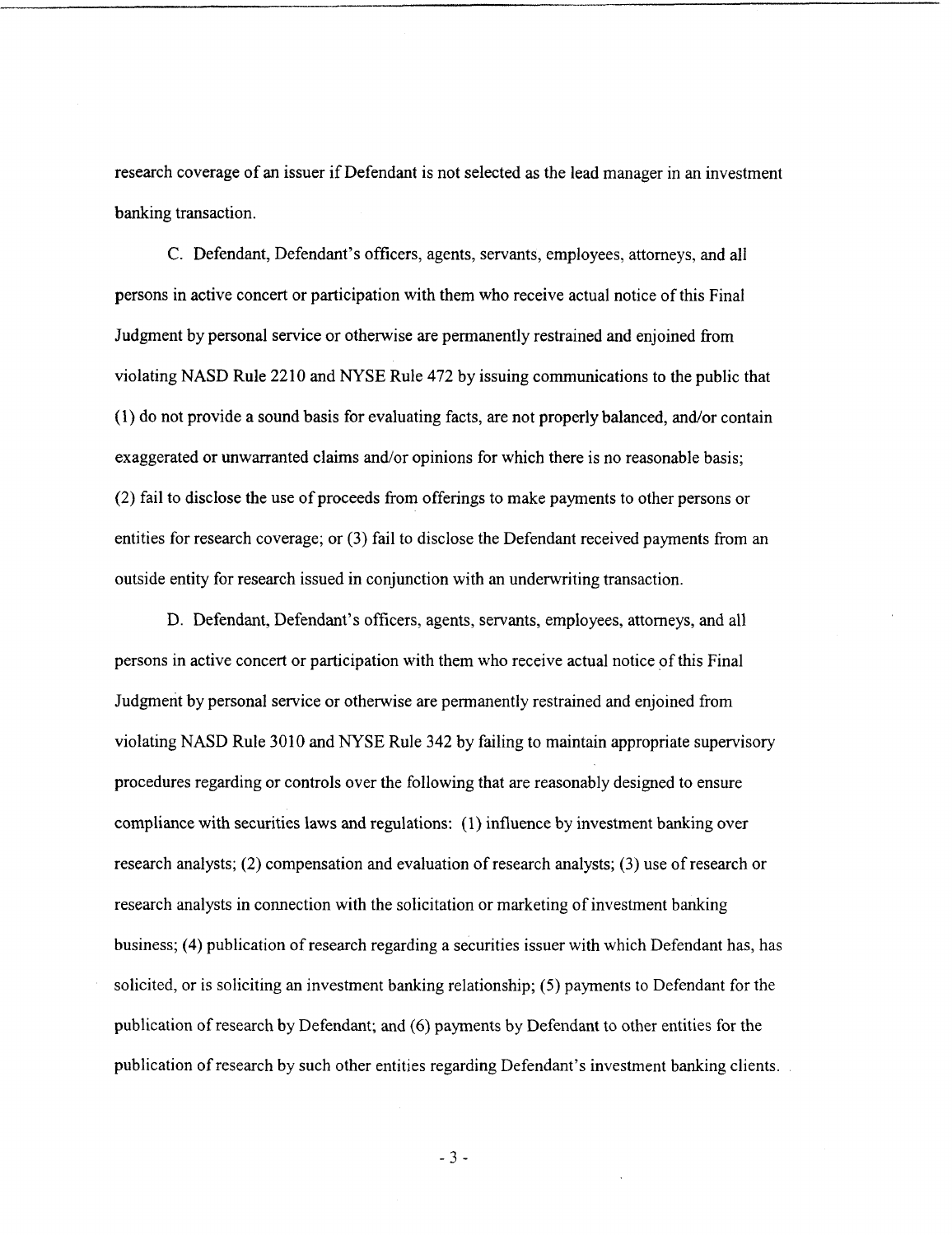## **Monetarv Sanctions**

#### IT **IS** FURTHER ORDERED, ADJUDGED *AND* DECREED that:

A. As a result of the violations alleged in the Complaint, Defendant shall pay a total amount of \$32,500,000 (which amount includes the State Settlement Offer, **as** defined below, and is subject to the decision of any state securities regulator(s) not to accept the State Settlement Offer). This amount includes:

- 1. \$12,500,000, as a penalty;
- 2. \$12,500,000, **as** disgorgement of commissions and other monies; and
- 3. \$7,500,000, to be used for the procurement of Independent Research, as described in Section VIII below and the undertakings set forth in Addendum A hereto.

No portion of the payments for Independent Research shall be considered disgorgement or restitution, and/or used for compensatory purposes.

B. The amount of \$25,000,000, which is the sum of the penalty of \$12,500,000 and disgorgement of \$12,500,000, consists of (1) \$12,500,000 in connection with the resolution of this action and related proceedings instituted by NASD and NYSE (the "Federal Payment"); and (2) \$12,500,000 that Defendant has offered to pay in connection with the resolution of related proceedings by state securities regulators (which, for these purposes, shall include the District of Columbia and Puerto Rico) (Defendant's offer to the state securities regulators hereinafter shall be called the "State Settlement Offer"). Defendant shall pay the Federal Payment of \$12,500,000 by wire transfer into an interest bearing account with the Federal Reserve Bank of New York ("FRB-NY"), to be designated the "U.S. Bancorp Piper Jaffray Inc. Distribution Fund

**11.** 

**-4-**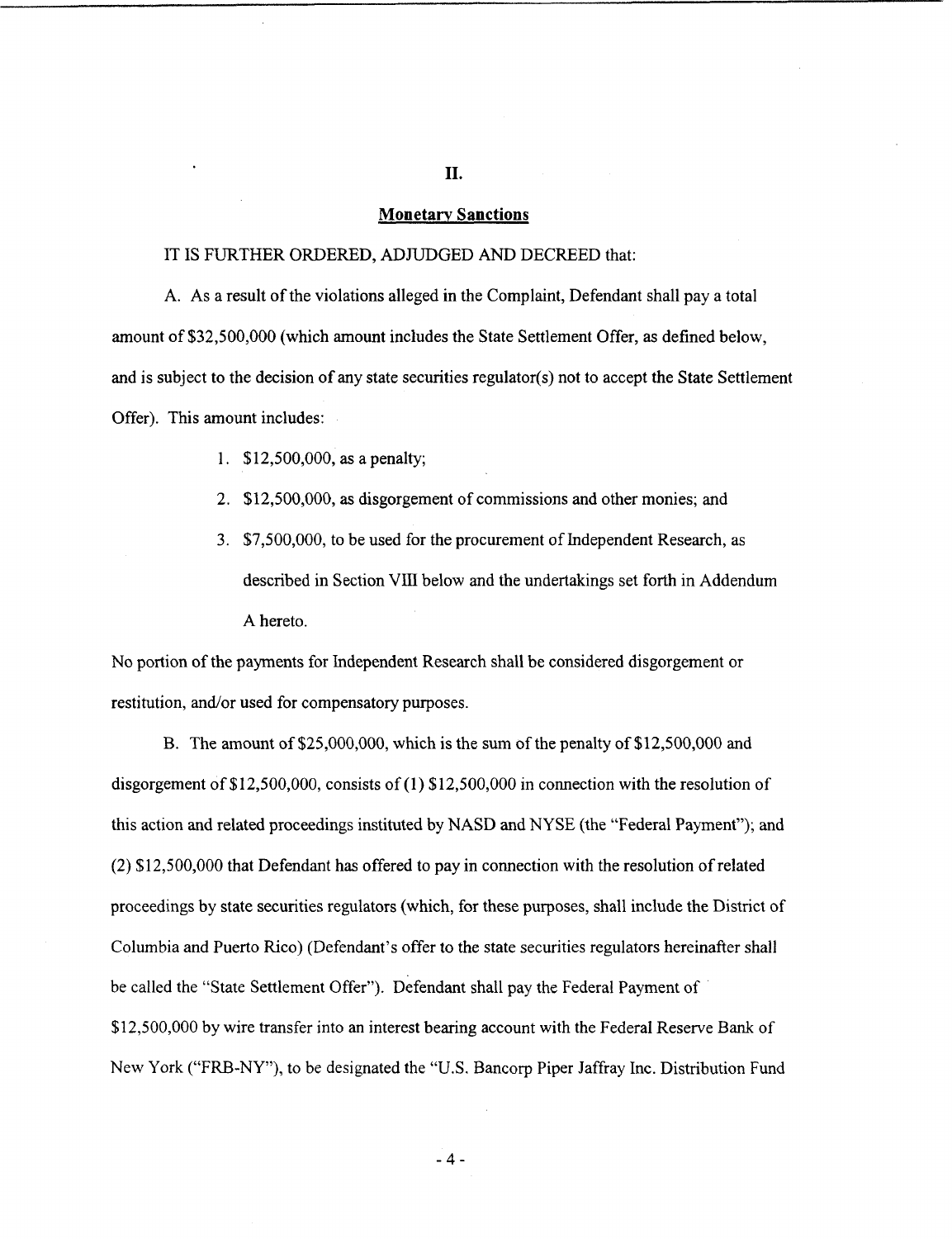Account" on the tenth business day after entry of this Final Judgment in accordance with instructions to be provided to Defendant by the FRB-NY and authorized or ordered by the Court. Defendant shall simultaneously transmit proof of its payment to the Court, the Clerk of the Court, and the Commission's counsel in this action. By making this payment, Defendant relinquishes all legal and equitable right, title, and interest in such funds, and no part of the funds shall be returned to Defendant. These funds, together with any interest and income earned thereon (collectively, the "Distribution Fund"), shall be held by the FRB-NY until further order of the Court. In the event that any portion of the penalty described in Section **D.A.** 1 above is remitted for deposit into the Distribution Fund, such penalty amount shall be added to the Distribution Fund and distributed pursuant to the Fair Funds provisions in Section 308 of the Sarbanes-Oxley Act of 2002 and any further order of the Court; provided, however, that the full penalty amount and such portion shall still be considered a penalty for tax and any other purposes. Pending further order of the Court, in accordance with the letter dated August 26, 2003 from the Director of the Administrative Office of the United States Courts to the Commission's counsel in connection with this action, the court registry fund fee pursuant to 28 U.S.C. **6** 19 14 for the Distribution Fund shall be four **(4)** percent of the income earned on the Distribution Fund. The Distribution Fund shall be managed in accordance with the terms of, and shall be distributed pursuant to, this Final Judgment and any further applicable orders of the court.

C. Defendant's obligation to make the Federal Payment is not contingent or dependent in any way or part on Defendant's payments to state securities regulators pursuant to the State Settlement Offer. The total amount to be paid by Defendant to state securities regulators pursuant to the State Settlement Offer (and the total amount of the sum of the penalties and

*-5-*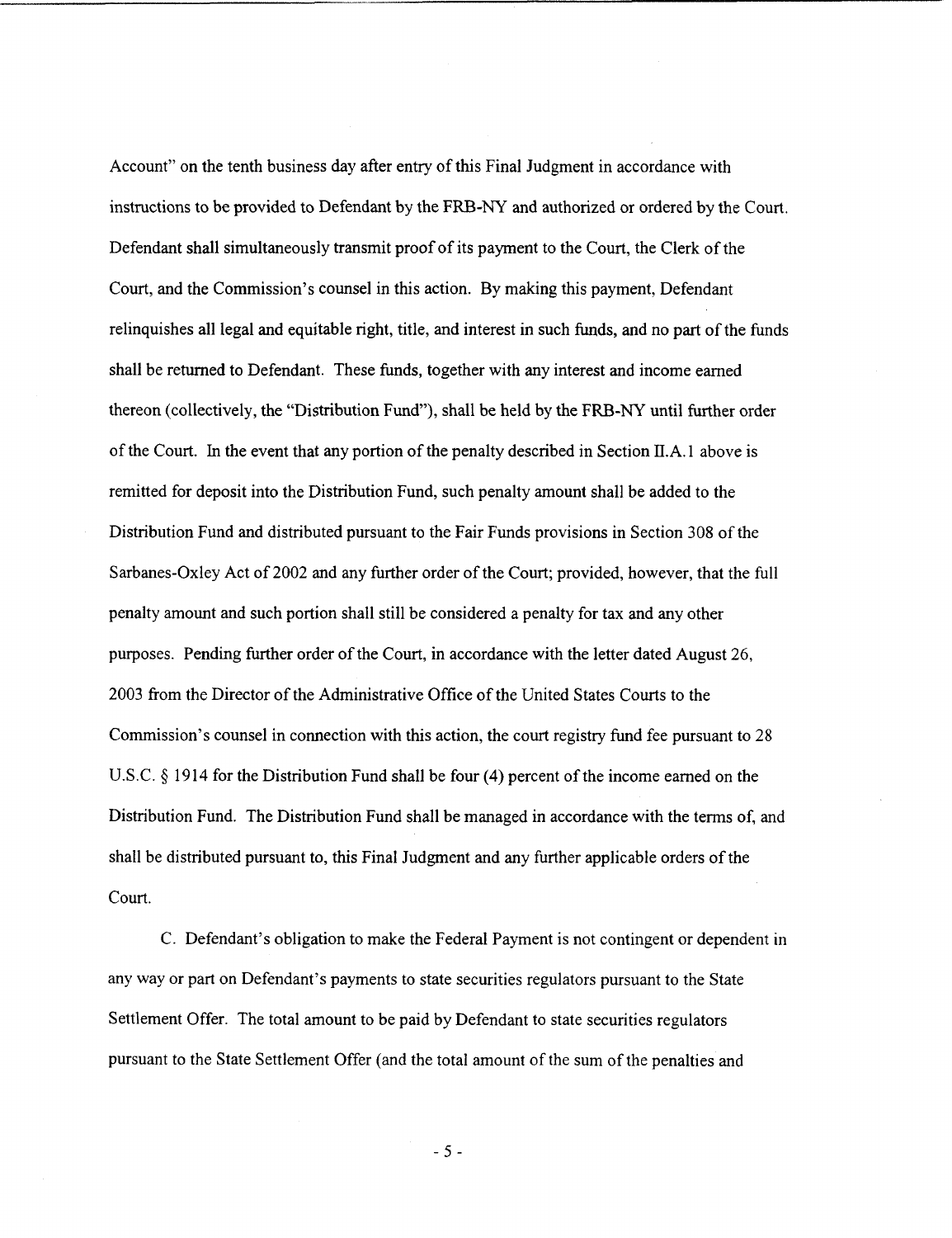disgorgement payable under Section II.A) may be reduced due to the decision of any state securities regulator(s) not to accept the State Settlement Offer. In the event a state securities regulator determines not to accept Defendant's State Settlement Offer, the total amount of the Federal Payment shall not be affected, and shall remain at \$12,500,000. The total amount of penalties paid  $(1)$  in the Federal Payment ("P<sub>Fed</sub>") and  $(2)$  pursuant to that portion of the State Settlement Offer that is accepted by the state securities regulators (" $P_{\text{States}}$ ") shall at all times equal the total amount of disgorgement paid (3) in the Federal Payment ("D<sub>Fed</sub>") and (4) pursuant to that portion of the State Settlement Offer that is accepted by state securities regulators **("Dstates)').** Insofar as any amount paid to the state securities regulators pursuant to the State Settlement Offer is deemed a penalty, the amount of the Federal Payment that is deemed a penalty shall be adjusted so that  $P_{\text{Fed}} + P_{\text{States}} = D_{\text{Fed}} + D_{\text{States}}$ .

#### **111.**

#### **Uses of the Distribution Fund**

IT **IS** FURTHER ORDERED, ADJUDGED **AND** DECREED that the Distribution Fund is to be utilized as follows:

**A.** To pay any taxes on income earned by the Distribution Fund. The Distribution Fund is intended to be a "qualified settlement fund" pursuant to Section  $468B(g)$  of the Internal Revenue Code and regulations thereunder. The Distribution Fund Administrator appointed pursuant to Section **IV.A** below of this Final Judgment is designated the administrator of the Distribution Fund **as** defined in and for the purpose of Treas. Reg. *5* 1.468B-2(k)(3)(i), and shall satisfy the administrative requirements imposed by Treas. Reg.  $\S$  1.468B-2 by, e.g., (1) obtaining a taxpayer identification number; (2) timely filing applicable federal, state, and local tax returns and paying taxes reported thereon; and (3) satisfying any information reporting or withholding

*-6-*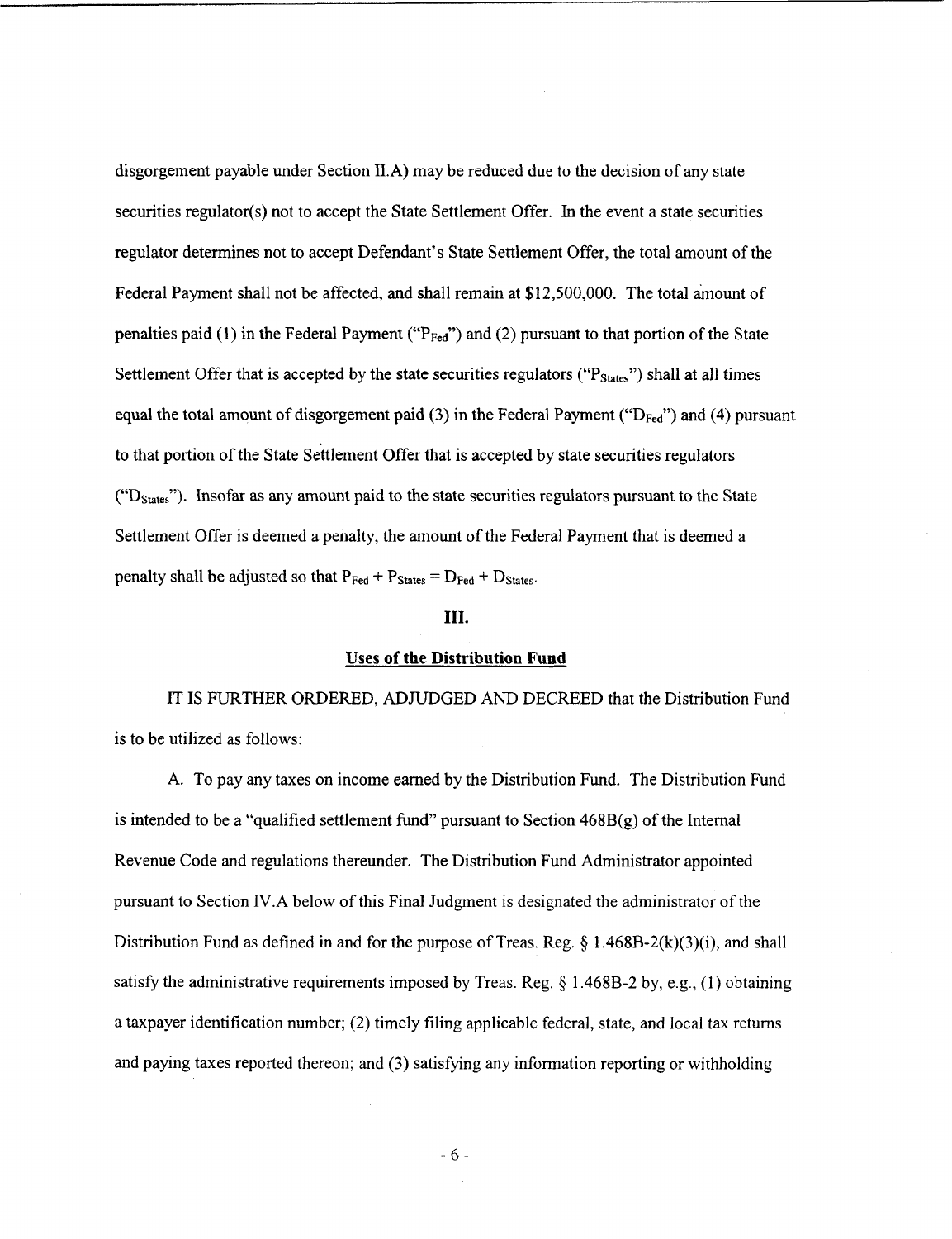requirements imposed on distributions from the Distribution Fund. Defendant shall provide the Distribution Fund Administrator with relevant information and otherwise cooperate with the Distribution Fund Administrator in fulfilling the Distribution Fund's obligations under Treas. Reg. *Q* **1.468B-2.** 

B. To pay Eligible Distribution Fund Recipients as described in Section V of this Final Judgment.

C. Restrictions on Use of the Distribution Fund. The Distribution Fund shall not be used directly or indirectly to pay:

1. Defendant, its predecessors, successors, and their subsidiaries, affiliates, present or former officers, directors, and their employees, agents, assigns, members of their immediate households, and those persons in active concert or participation with them, through subrogation or otherwise.

2. With respect to any investment in its own securities, any issuer of securities as to which the Distribution Fund Administrator determines that an investment in such issuer's securities would otherwise provide a basis for receipt of proceeds from the Distribution Fund and, with respect to such securities, such issuer's (a) predecessors, successors, subsidiaries, and affiliates; (b) present or former officers and directors and their agents, assigns, and members of their immediate households; and (c) those persons in active concert or participation with them, through subrogation or otherwise.

3. Any person who has been convicted of a crime substantially related to any act or practice, or the types of acts or practices, identified in the Complaint.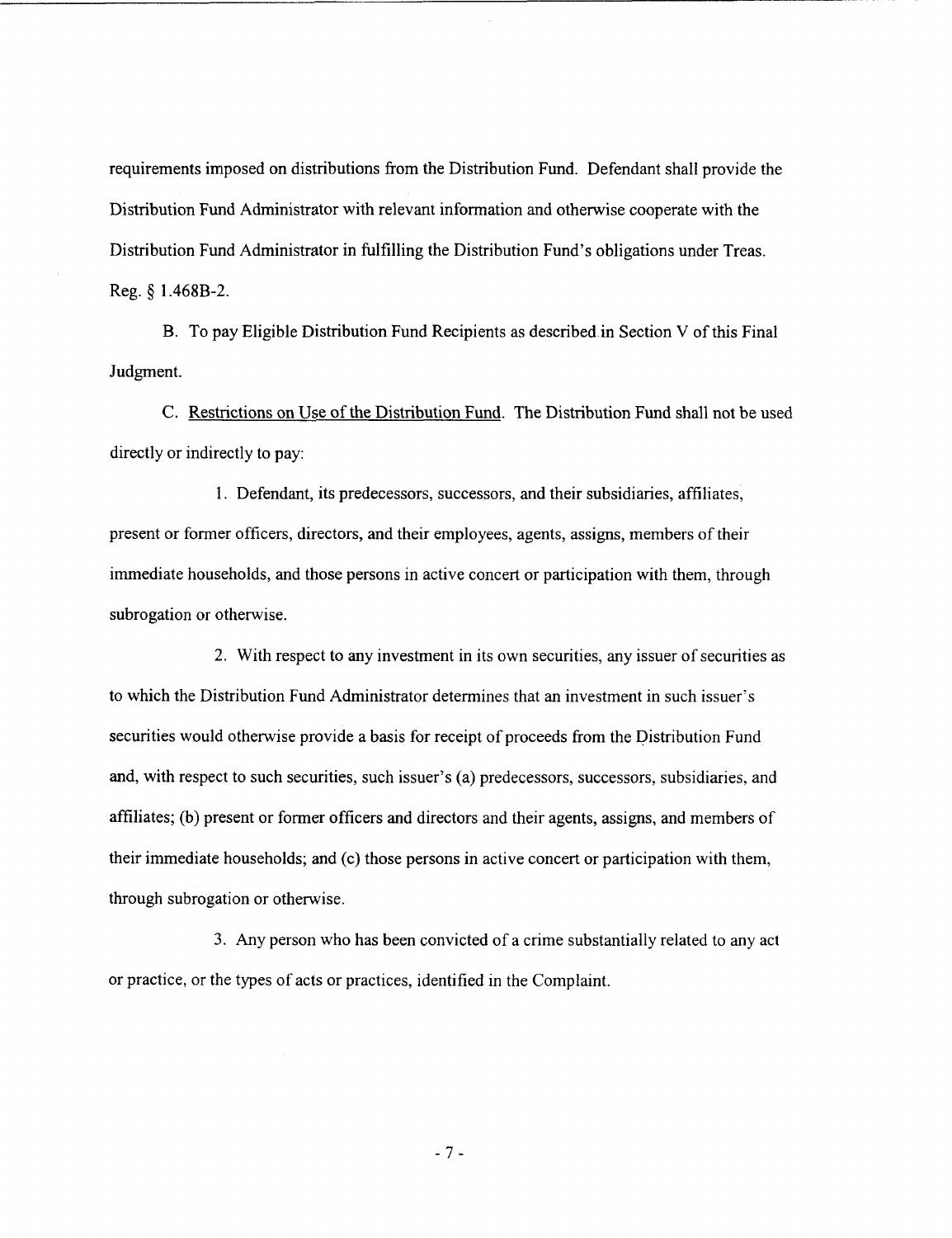**4.** Any person who has been enjoined by a court or sanctioned by the Commission or any other regulatory authority for any act or practice, or the types of acts or practices, identified in the Complaint.

*5.* Any person named as a defendant in a pending federal criminal or civil enforcement action for any act or practice, or the types of acts or practices, identified in the Complaint.

*6.* Any judgment or award of punitive or non-compensatory damages.

7. Any administrative fees, costs or expenses related to the Distribution Fund Plan described in this Final Judgment, other than the fee equal to four **(4)** percent of the income earned on the Distribution Fund as described in Section I1.B above.

**8.** Any amount denominated as attorneys' fees, costs or disbursements.

9. The Distribution Fund Administrator **or** any member of his immediate family.

#### **IV.**

### **Distribution Fund Administrator**

## IT IS FURTHER ORDERED, ADJUDGED AND DECREED that:

**A.** As soon as is practicable, the Court shall appoint a Distribution Fund Administrator, whom the Commission shall recommend. Subject to the Court's approval, there shall be a single Distribution Fund Administrator with respect to this action and the other actions that the Commission has brought against other broker-dealer firms relating to, among other things, alleged research analyst conflicts of interest and that are identified in Addendum B attached hereto (the "Related Actions"). However, the Distribution Fund in this action shall be separate from the Distribution Funds established in those other actions. The Commission may request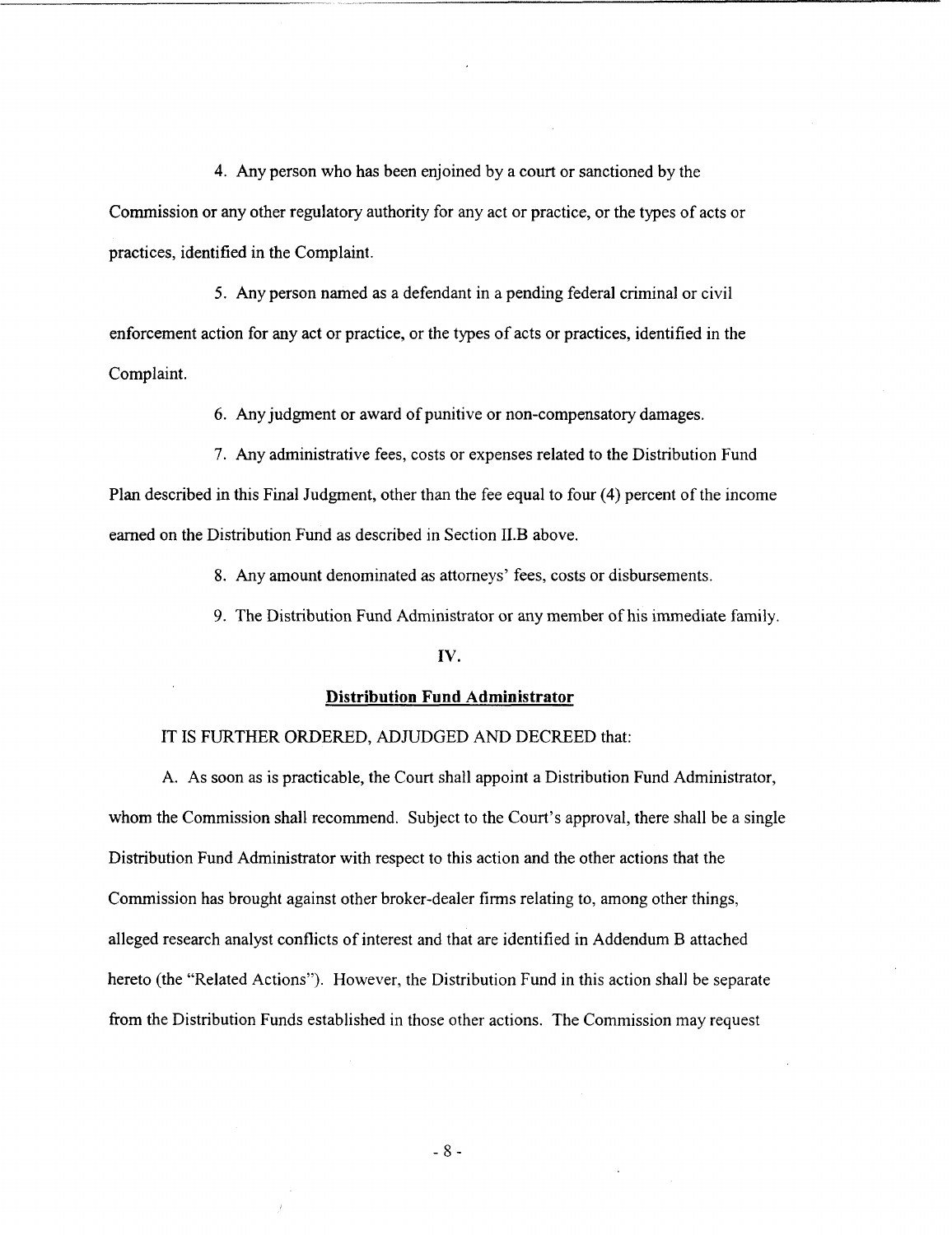that additional actions that it brings against other broker-dealer firms or individuals relating to, among other things, alleged research conflicts of interest be added to the list of Related Actions.

B. Payment of Distribution Fund Administrator. Defendant shall pay all fees, costs, and expenses incurred by the Distribution Fund Administrator and approved by the Court in connection with and incidental to the performance of his duties under this Final Judgment and any further applicable orders of the Court, including the fees, costs, and expenses of any persons engaged to assist him and all administrative fees, costs, and expenses related to the Distribution Fund Plan described below. If the Court approves a single Distribution Fund Administrator for all the Related Actions, Defendant shall pay its proportional share of the payments to the Distribution Fund Administrator approved by the Court for all the Related Actions, such proportional share being the fraction equal to the amount deposited into this Distribution Fund by Defendant divided by the total amount deposited into all Distribution Funds established in connection with the Related Actions.

C. Responsibilities, Powers and Rights of the Distribution Fund Administrator. The Distribution Fund Administrator shall:

1. administer the Distribution Fund Plan described below in accordance with and subject to the conditions and limitations imposed by the terms of this Final Judgment and any further applicable orders of the Court;

2. distribute monies from the Distribution Fund to Eligible Distribution Fund Recipients, **as** approved by the Court;

*3.* file tax returns on behalf of the Distribution Fund;

4. submit written quarterly reports to the Court and the Commission staff commencing three months after his appointment by the Court; in such periodic reports, the

-9-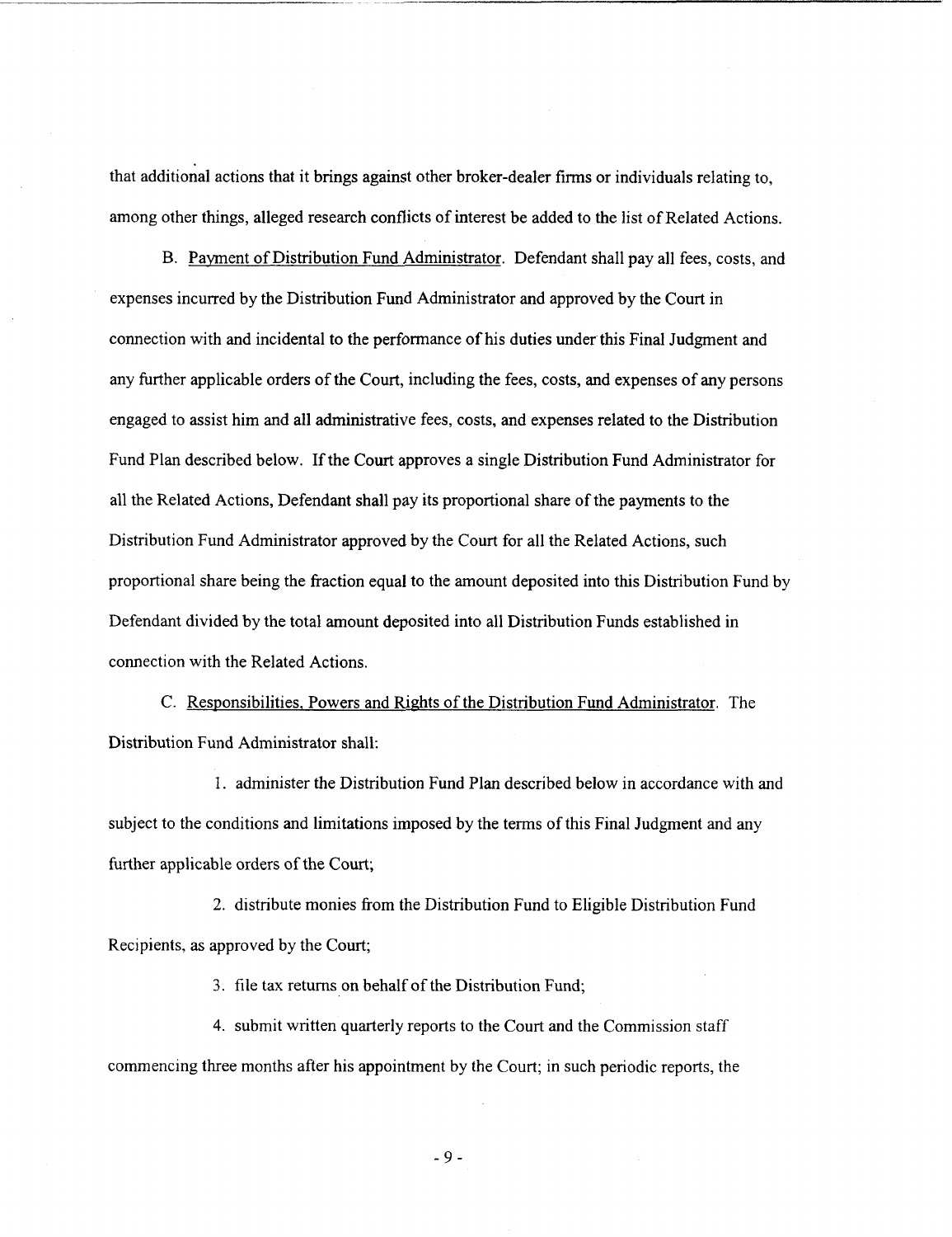Distribution Fund Administrator shall provide detailed information on the progress of the implementation of the Distribution Fund Plan described below, fees and expenses incurred, and other matters relevant to the status of the Distribution Fund;

5. submit on a quarterly basis requests to the Court, with copies to the Commission staff and Defendant, for payment by Defendant of his fees and expenses (including the fees and expenses of others retained by him as authorized by this Final Judgment) incurred during the quarterly period; the Commission and Defendant shall have the opportunity to comment on the Distribution Fund Administrator's requests within thirty **(30)** days after receipt thereof, and the Court shall, after taking into consideration the Commission's and Defendant's comments, order the amount that Defendant is to pay the Distribution Fund Administrator for the quarterly period and, if appropriate, the disposition of such amount by the Distribution Fund Administrator; Defendant shall pay such amount within thirty **(30)** days of the Court's order setting such amount; and

6. have all appropriate powers and authority to perform his duties as set forth in the Final Judgment including, without limitation, the following powers:

(a) to retain and engage such personnel **as** he deems necessary, including, without limitation, legal counsel, relevant experts, **and** other personnel to assist in the preparation or administration of the Distribution Fund Plan; and

(b) to delegate to such persons such duties **as** he deems appropriate.

D. The Distribution Fund Administrator, his agents, attorneys, and all persons acting on his behalf shall be held harmless against liabilities, claims, and demands, whether civil, administrative, or investigative, arising from or relating to any act or omission to act in the course of performing his duties, except and to the extent that it is found that such person acted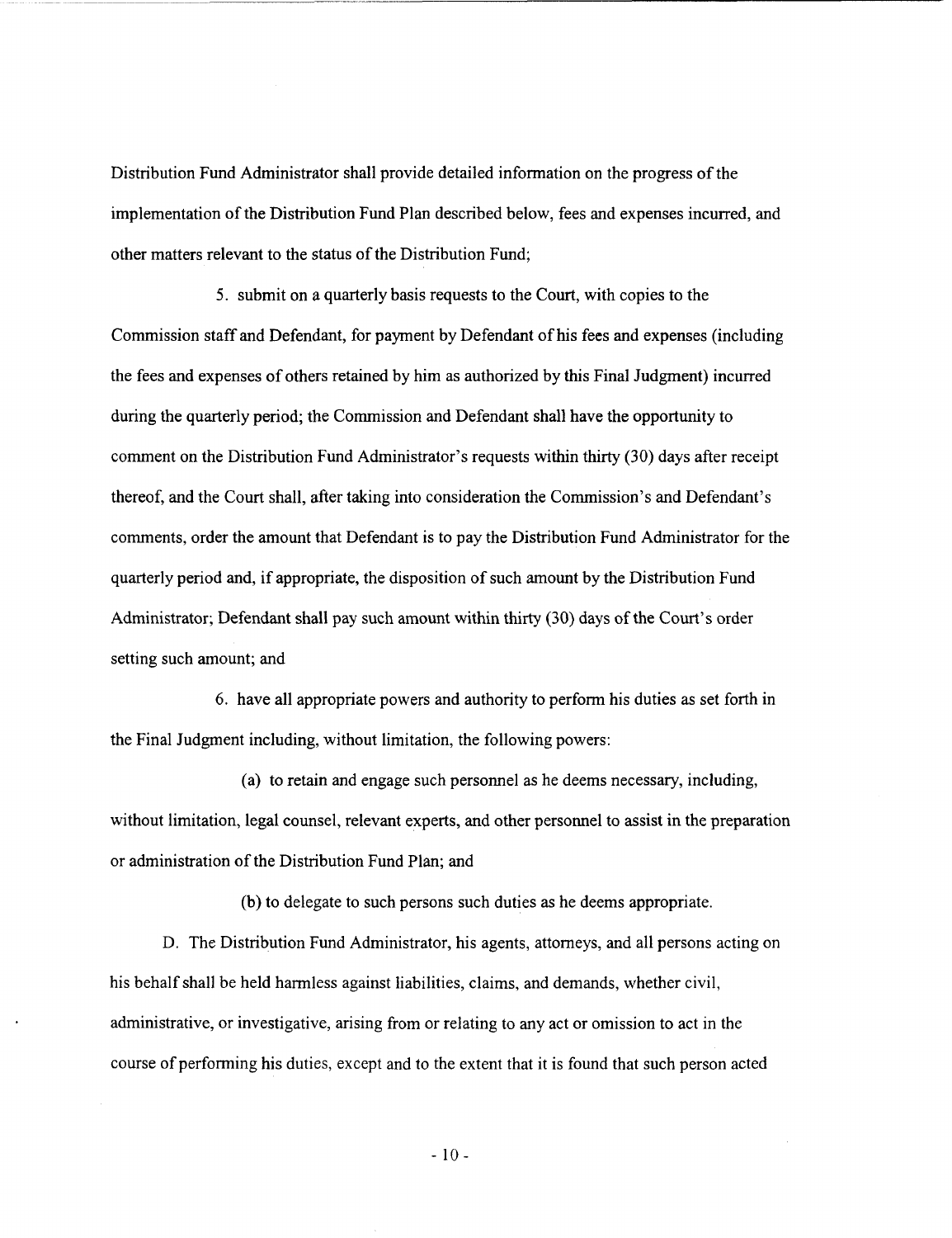criminally, or in bad faith, or with gross negligence, or with reckless disregard of his duties, or in a manner that he knew was contrary to the terms of this Final Judgment or any further applicable order of the Court.

E. The Court may remove the Distribution Fund Administrator *sua sponte* or, for good cause shown, upon application of the Commission. If the Distribution Fund Administrator decides to resign, he shall first give sixty (60) days written notice to the Commission and the Court of his intention. Such resignation shall not become effective until the Court has appointed a successor. If the Distribution Fund Administrator is removed by the Court, becomes incapacitated due to illness or death, is otherwise unable to serve, or resigns, the Court shall appoint a successor recommended by the Commission.

**F.** The Distribution Fund Administrator is entitled to rely on all rules of law and court orders, and shall not be liable to anyone for his own good faith compliance with any order, rule, law, judgment, or decree. Nor shall he be liable by virtue of his compliance with the orders of this Court. In no event shall he be liable to Defendant for his good faith compliance with his duties and responsibilities under this Final Judgment.

G. The Distribution Fund Administrator shall not enter into any employment, consulting, or attorney-client relationship with Defendant or any of its present or former parents, subsidiaries, directors, officers, employees, or agents acting in their capacity **as** such for the period of the engagement and for a period of three years from the completion **of** his engagement. Any firm with which the Distribution Fund Administrator is affiliated or of which he is a member and any person engaged to assist the Distribution Fund Administrator in the performance of his duties under this Final Judgment or any further applicable order of the Court shall not, without the Commission's prior written consent, enter into any employment,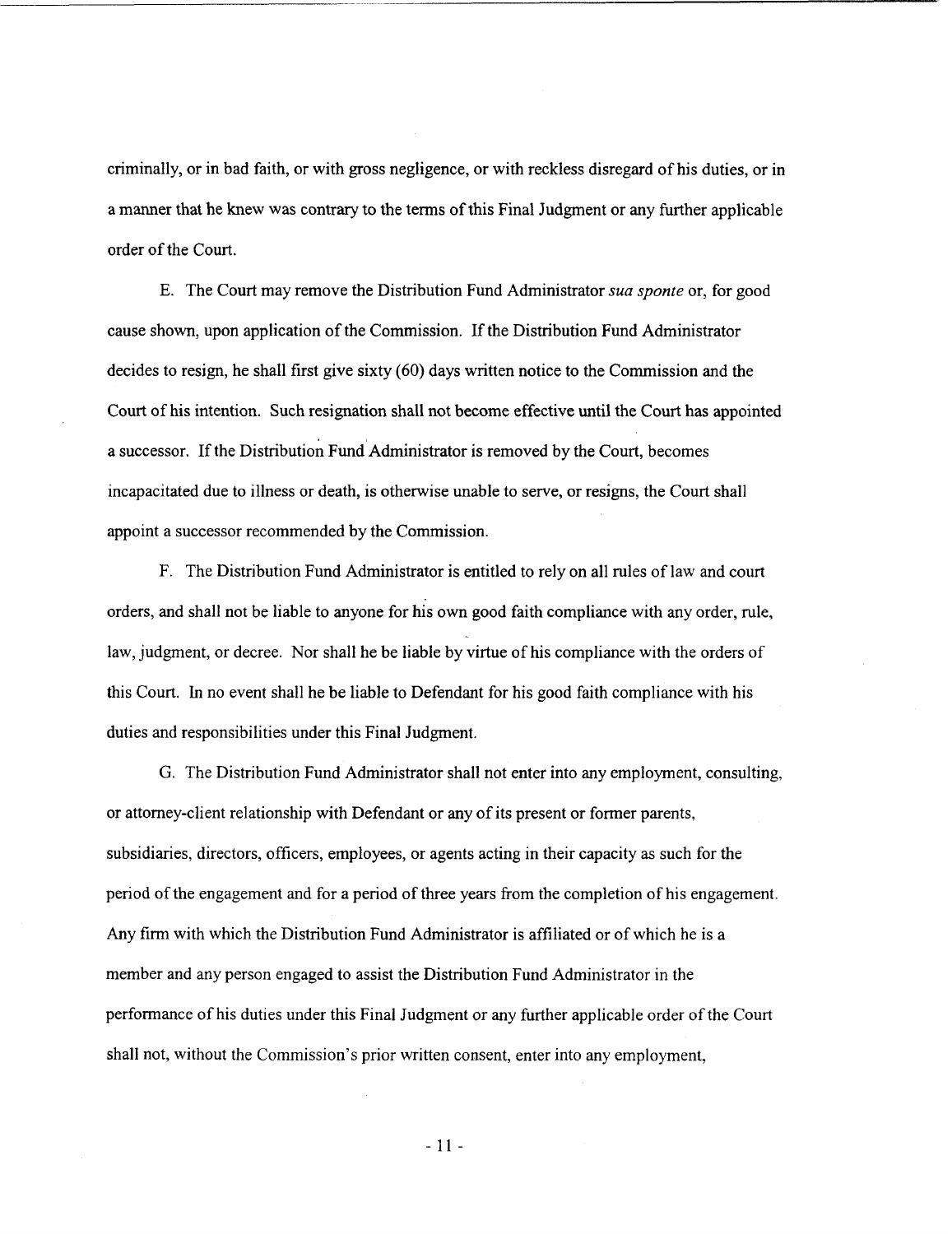consulting, or other professional relationship with Defendant or any of its present or former directors, officers, employees, or agents in their capacity as such for the period of the engagement **and** for three years after the completion of the engagement.

#### **V.**

## **Distribution Fund Plan**

## IT **IS** FURTHER ORDERED, ADJUDGED AND DECREED that:

A. The Distribution Fund Administrator shall formulate and administer a Distribution Fund Plan in accordance with Sections  $V.B - V.G$  below. The Distribution Fund Plan is intended to provide for the equitable, cost-effective distribution of funds to Eligible Distribution Fund Recipients, as described below. An Eligible Distribution Fund Recipient is not precluded from pursuing, to the extent otherwise available, any other remedy or recourse against Defendant.

B. The Distribution Fund Administrator shall formulate a Distribution Fund Plan that, to the extent practicable, allocates funds to persons who purchased equity securities of companies referenced in the Complaint. The Distribution Fund Plan need not provide that funds be allocated (i) with respect to purchases of equity securities of *each* company identified in the Complaint or (ii) to *all* purchasers of equity securities of a company identified in the Complaint. The Distribution Fund Plan also may recognize that purchasers of equity securities of companies referenced in connection with one kind (or some kinds) of conduct by Defendant should receive all of the Distribution Fund available for distribution to Eligible Distribution Fund Recipients or a greater proportion than should purchasers of equity securities of companies referenced in connection with another kind (or other kinds) of conduct by Defendant. The Distribution Fund Administrator shall formulate a Distribution Fund Plan that attempts to ensure an equitable (but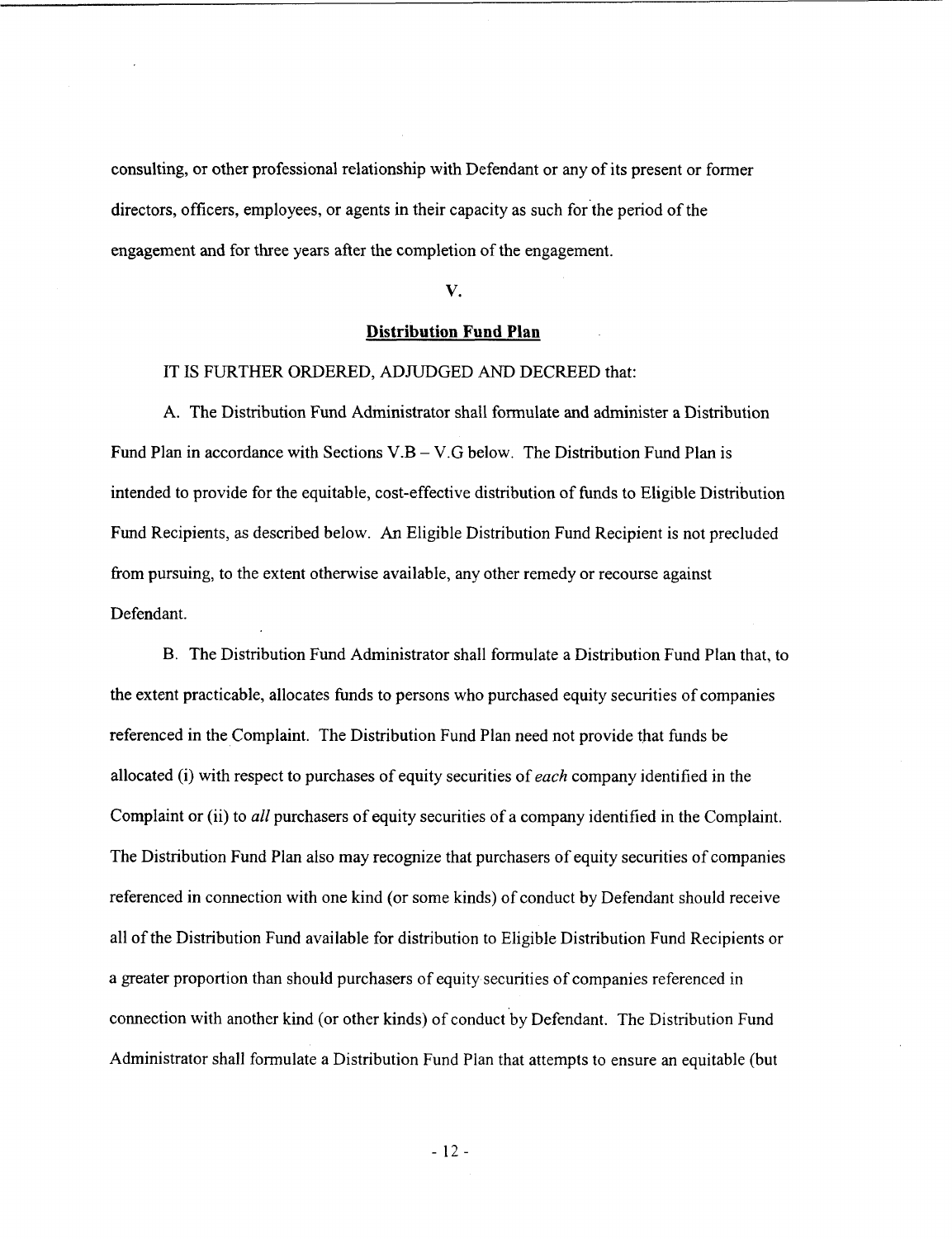not necessarily equal) distribution of funds and that those who are allocated funds receive meaningful payments from the Distribution Fund.

C. In formulating the Distribution Fund Plan, the Distribution Fund Administrator shall apply the following criteria to identify Eligible Distribution Fund Recipients:

1. The person must have purchased the "equity securities in question" through Defendant during the "relevant period of purchase." Identification of the "equity securities in question" and the "relevant period of purchase" for each such equity security will be set forth (solely for the purpose of administering the Distribution Fund Plan) in **a** further order of the court.

2. The person must have suffered a net loss on his equity securities purchases in question.

D. In formulating the Distribution Fund Plan, the Distribution Fund Administrator may also consider the following criteria in identifying Eligible Distribution Fund Recipients:

1. whether the person was a retail or institutional customer; and

2. the proximity in time between the person's purchase of a company's equity securities and Defendant's publication of the research in question regarding the company (as a threshold matter, however, the purchase must have been made after the publication or receipt of such research; assuming that threshold has been met, in general, the shorter the time period, the more likely the person suffered a loss as a result of conduct alleged in the Complaint).

E. If it is not practicable to formulate a Distribution Fund Plan that allocates funds to persons who purchased "equity securities in question" during the "relevant period of purchase" as described above, or if it is practicable to allocate only some of the funds in the Distribution Fund to such persons, the Distribution Fund Administrator shall apply alternative or additional

-13-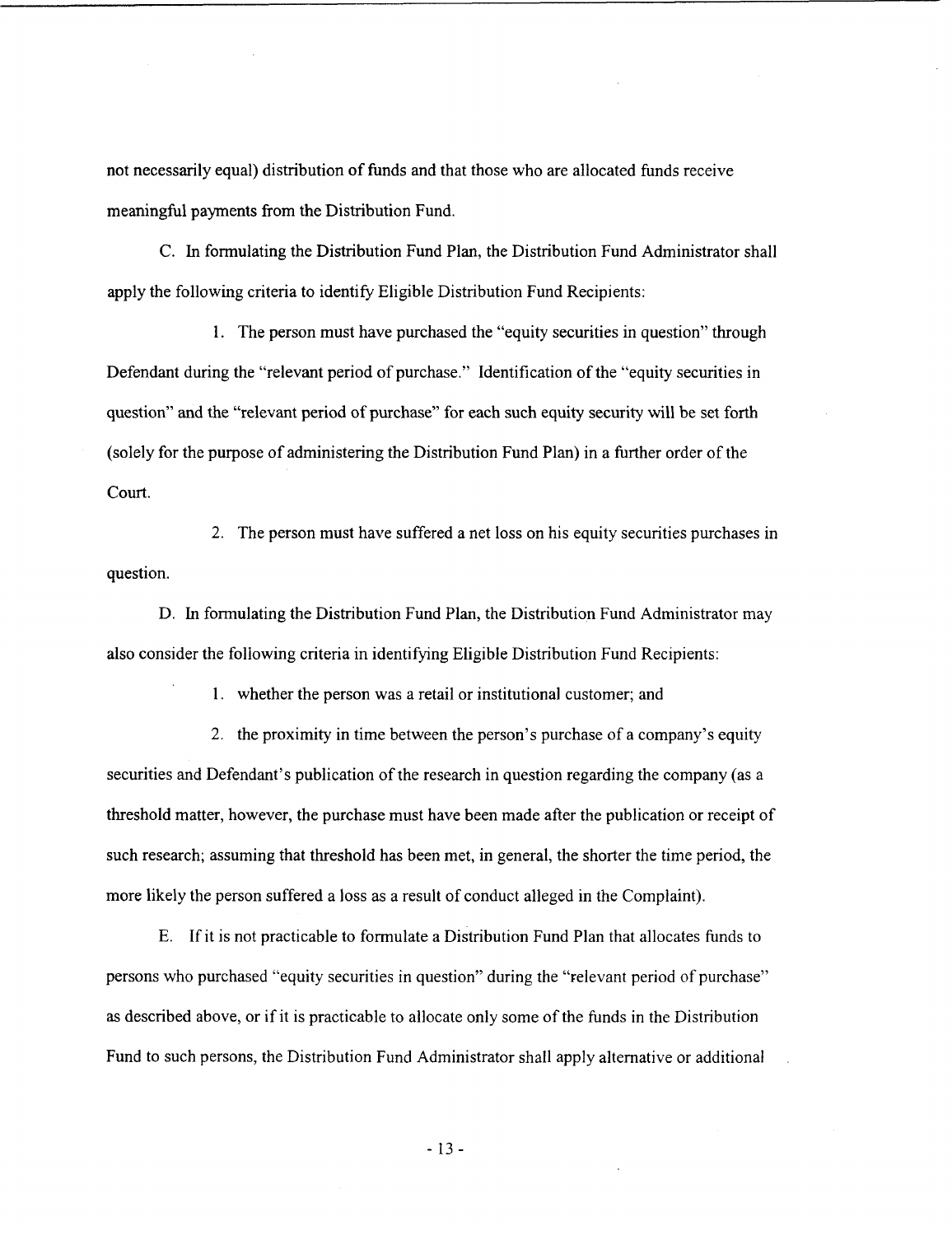criteria, **as** the case may be, or other considerations in formulating a Distribution Fund Plan. Such alternative or additional criteria or other considerations shall be set forth in a further order or orders of the Court.

F. If monies remain in the Distribution Fund after all distributions pursuant to a Distribution Fund Plan described in Sections V.B-V.E above have been made, then such remaining monies shall be paid in accordance with a plan of residual distribution to be proposed by the Distribution Fund Administrator after consultation with Commission staff and, in his sole discretion, Defendant, **and** approved by the Court. If a residual plan of distribution is necessary, the criteria that the Distribution Fund Administrator shall apply in formulating such a plan will be set forth in a further order or orders of the Court.

G. **As** soon as is practicable, and after any consultation with experts that the Distribution Fund Administrator believes is necessary or appropriate, but in no event more than six (6) months after being appointed by the Court, the Distribution Fund Administrator will provide the Commission staff and, in his sole discretion, Defendant for review and comment **a** Distribution Fund Plan, which shall, among other things, describe a process for (1) identifying and categorizing Eligible Distribution Fund Recipients in accordance with the considerations described above; **(2)** determining the amount of the Distribution Fund that each Eligible Distribution Fund Recipient shall receive; and **(3)** distributing the Distribution Fund to Eligible Distribution Fund Recipients. Sixty (60) days after the Distribution Fund Plan has been submitted to the Commission staff, the Distribution Fund Administrator shall present the Plan, with any revisions that the Distribution Fund Administrator deems appropriate, to the Court for its approval. In accordance with the Court's Order approving the Distribution Fund Plan, the Distribution Fund Administrator shall implement the Plan. Upon the completion of the process

- 14-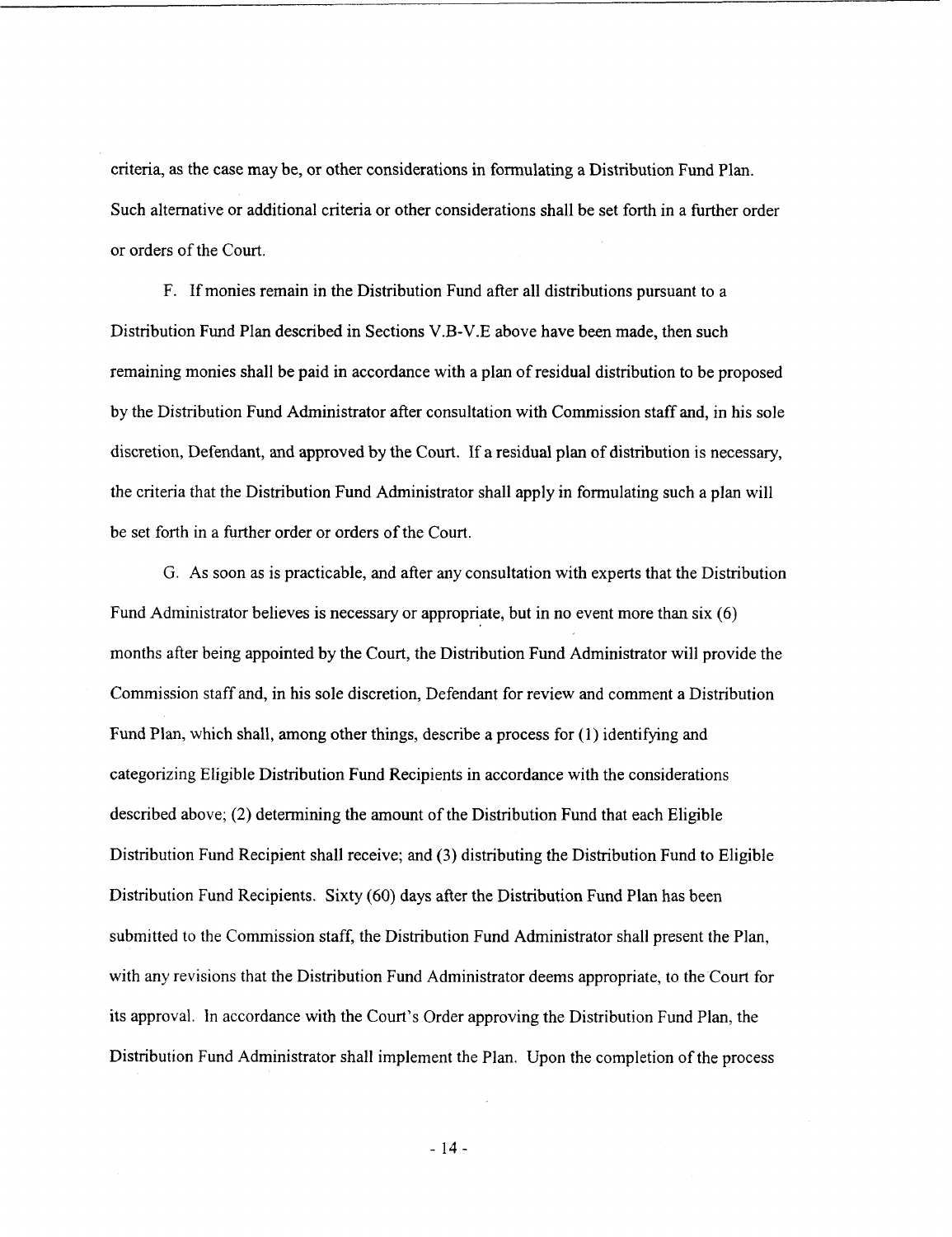of identifylng the Eligible Distribution Fund Recipients and determining the amount that each should receive, but in no event later than nine (9) months from the Court's approval of the Distribution Fund Plan, the Distribution Fund Administrator shall submit a Distribution Fund Report to the Commission staff and, in his sole discretion, Defendant. The Distribution Fund Report shall set forth (1) the identities of the Eligible Distribution Fund Recipients; **(2)** the amount of the Distribution Fund that each Eligible Distribution Fund Recipient shall receive; and (3) procedures for distributing the Distribution Fund to Eligible Distribution Fund Recipients. Seven (7) days after submission of the Distribution Fund Report to the Commission staff, the Distribution Fund Administrator shall present the Report to the Court for its approval. The Distribution Fund Administrator and/or the Commission may apply to the Court for extension of any deadlines set forth above, in the Distribution Fund Plan, or in the Distribution Fund Report, and the Court may grant any such application for good cause shown.

#### **VI.**

#### **Stay of Proceedings Against the Distribution Fund**

IT **IS** FURTHER ORDERED, ADJUDGED AND DECREED that, for the purposes of implementing and effectuating the Final Judgment, and upon a finding hereby made that a stay of any proceedings against the Distribution Fund Administrator in his official capacity and the Distribution Fund during the pendency or the existence of the Distribution Fund is necessary to effectuate the Final Judgment, all creditors or claimants of Defendant, and other persons acting on behalf of such creditors, claimants, or other persons, including sheriffs, marshals, other officers, deputies, servants, agents, employees, and attorneys, be and the same hereby are restrained and enjoined during the pendency or the existence of the Distribution Fund from: (1) commencing, prosecuting, continuing, or enforcing any suit or proceeding against the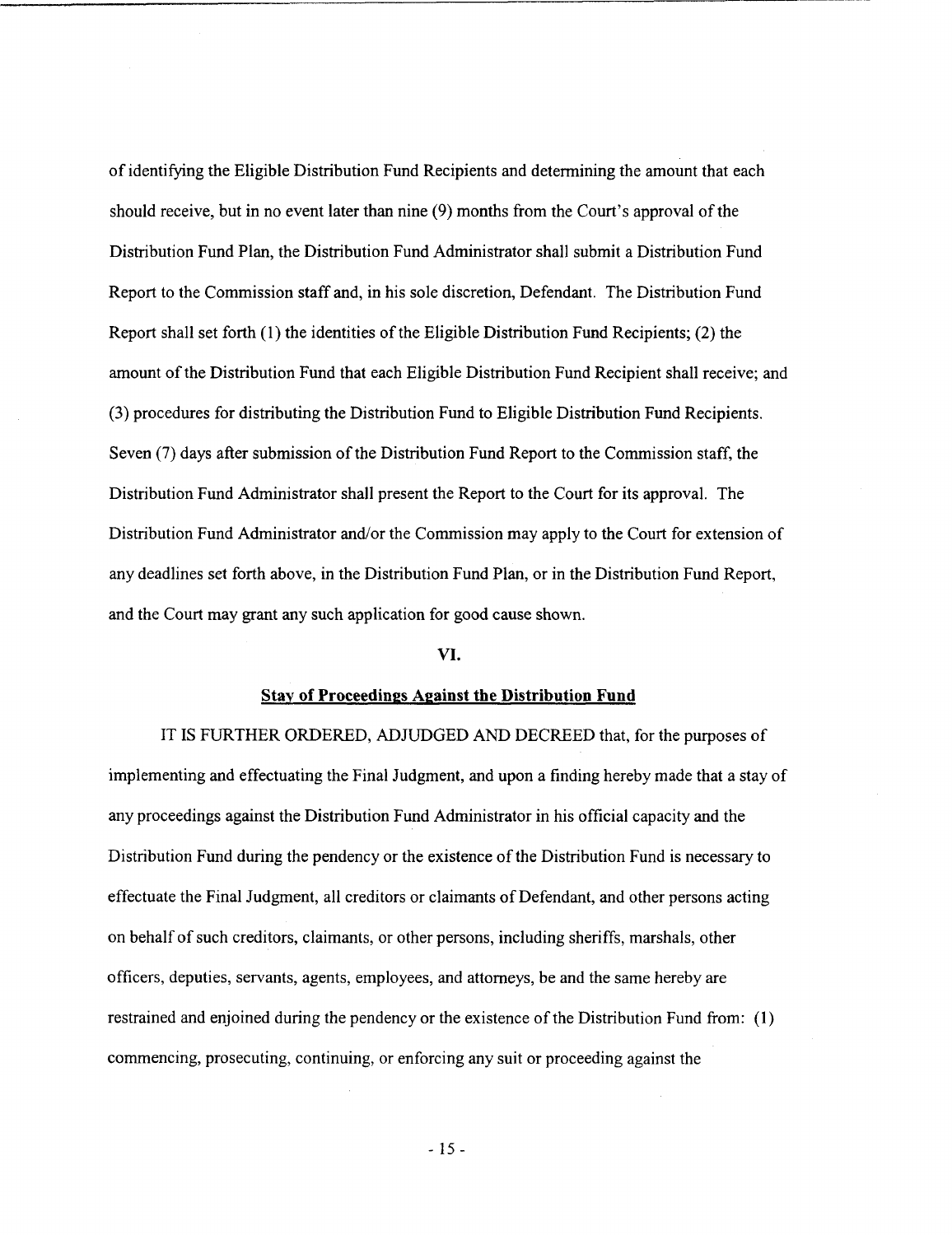Distribution Fund Administrator in his official capacity or the Distribution Fund; **(2)** using selfhelp or executing or issuing or causing the execution or issuance of any court attachment, subpoena, replevin, execution, or other process for the purpose of impounding or taking possession of or interfering with or creating or enforcing a lien upon any monies or property, wheresoever situated, deposited or to be transferred into the Distribution Fund or the Distribution Fund Administrator pursuant to this Final Judgment; and/or  $(3)$  doing any act or thing whatsoever to interfere with the taking control, possession, **or** management by the Distribution Fund Administrator of the monies or property that are or may be transferred to the Distribution Fund, or in any way to interfere with or harass said Distribution Fund.Administrator, or **to**  interfere in any manner with the exclusive jurisdiction of ths Court over the Distribution Fund.

## **VII.**

## Duties and Obligations of Defendant to the Distribution **Fund** Administrator

IT **IS** FURTHER ORDERED, ADJUDGED *AND* DECREED that, in addition to any other duties and obligations described in this Final Judgment:

A. Defendant shall upon request provide the following non-privileged documents, records, and information to the Distribution Fund Administrator: (1) research reports issued by Defendant during the relevant period identified in the Complaint; and **(2)** documents, records, and information relating to customers' equity securities transactions with or through Defendant, including but not limited to account statements, order tickets, confirmations, and related documents, records and information. Defendant shall also provide the Distribution Fund Administrator with such other documents, records, and information that the Court may order Defendant to provide upon motion by the Distribution Fund Administrator. Defendant shall cooperate in arranging for interviews of Defendant's employees to explain to the Distribution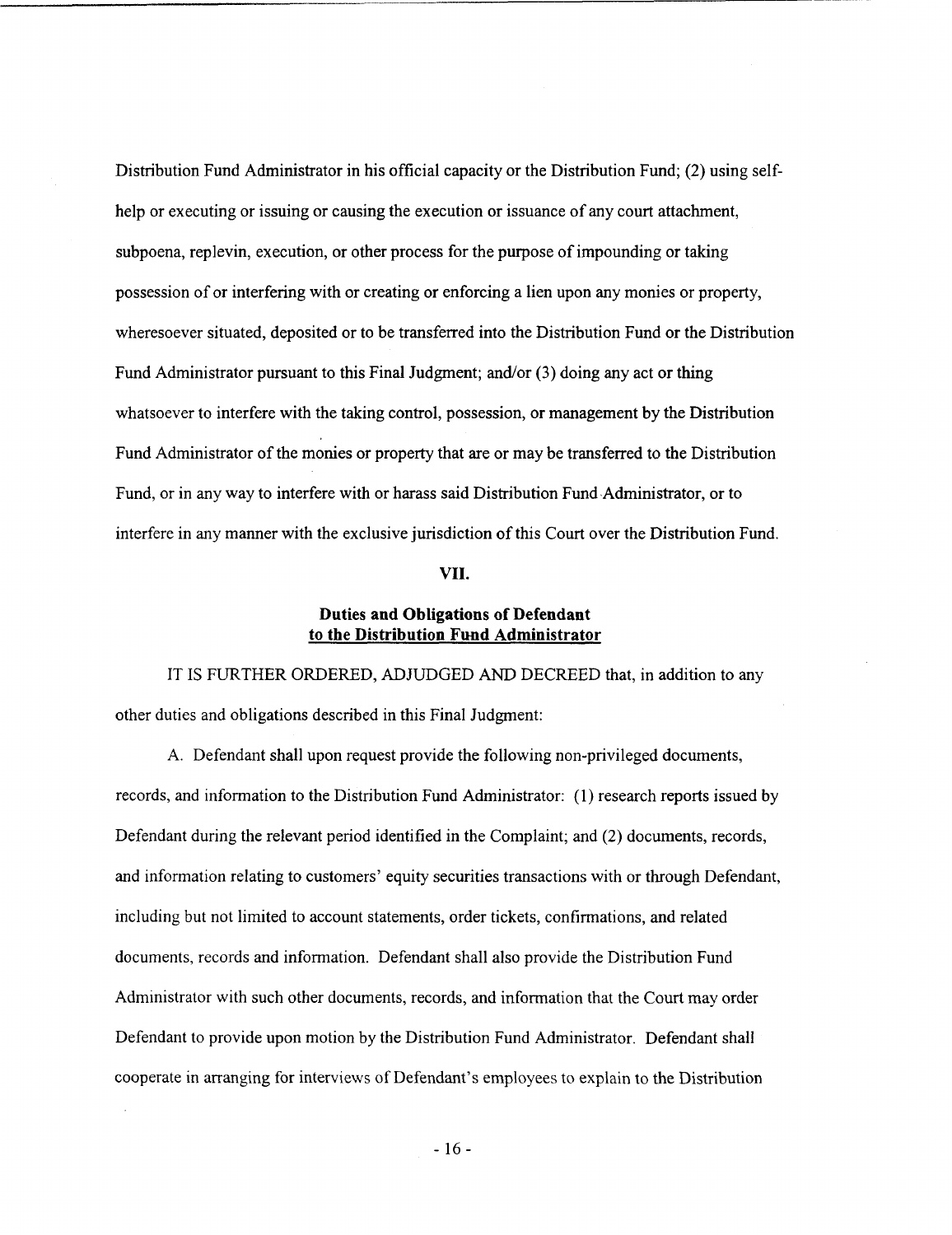Fund Administrator and otherwise assist the Distribution Fund Administrator in understanding such documents, records, and information and the distribution of such reports. In addition, Defendant shall provide such other cooperation that the Court may order upon motion by the Distribution Fund Administrator. In performing his duties pursuant to this Final Judgment, the Distribution Fund Administrator shall not make any determination whether any conduct by Defendant violated federal or state securities laws or NASD or **NYSE** rules or conduct any inquiry for the purpose of making any such determination.

B. Defendant shall take such actions as the Distribution Fund Administrator may require (including, but not limited to, providing any notices to any of Defendant's present or former customers that the Distribution Fund Administrator deems appropriate) to ensure proper implementation of the Distribution Fund Plan.

C. Defendant shall indemnify, defend, and hold harmless the Distribution Fund Administrator, his agents, and his attorneys from and against liabilities, claims, and demands, whether civil, administrative, or investigative, judgments, fines, and amounts paid in settlement, and costs and expenses (including attorneys' fees), arising from or relating to any act or omission to act in the course of performing his duties, except and to the extent that the Court finds that such person acted criminally, or in bad faith, or with gross negligence, or with reckless disregard of his duties, or in a manner that he knew was contrary to the terms of this Final Judgment or any further applicable order of the Court.

## **VIII.**

## **Financial Obligation Regarding Independent Research**

**A. As** referenced in Section II.A.3 above, Defendant shall pay **a** total of \$7,500,000 for its Independent Consultant to procure Independent Research from the Independent Research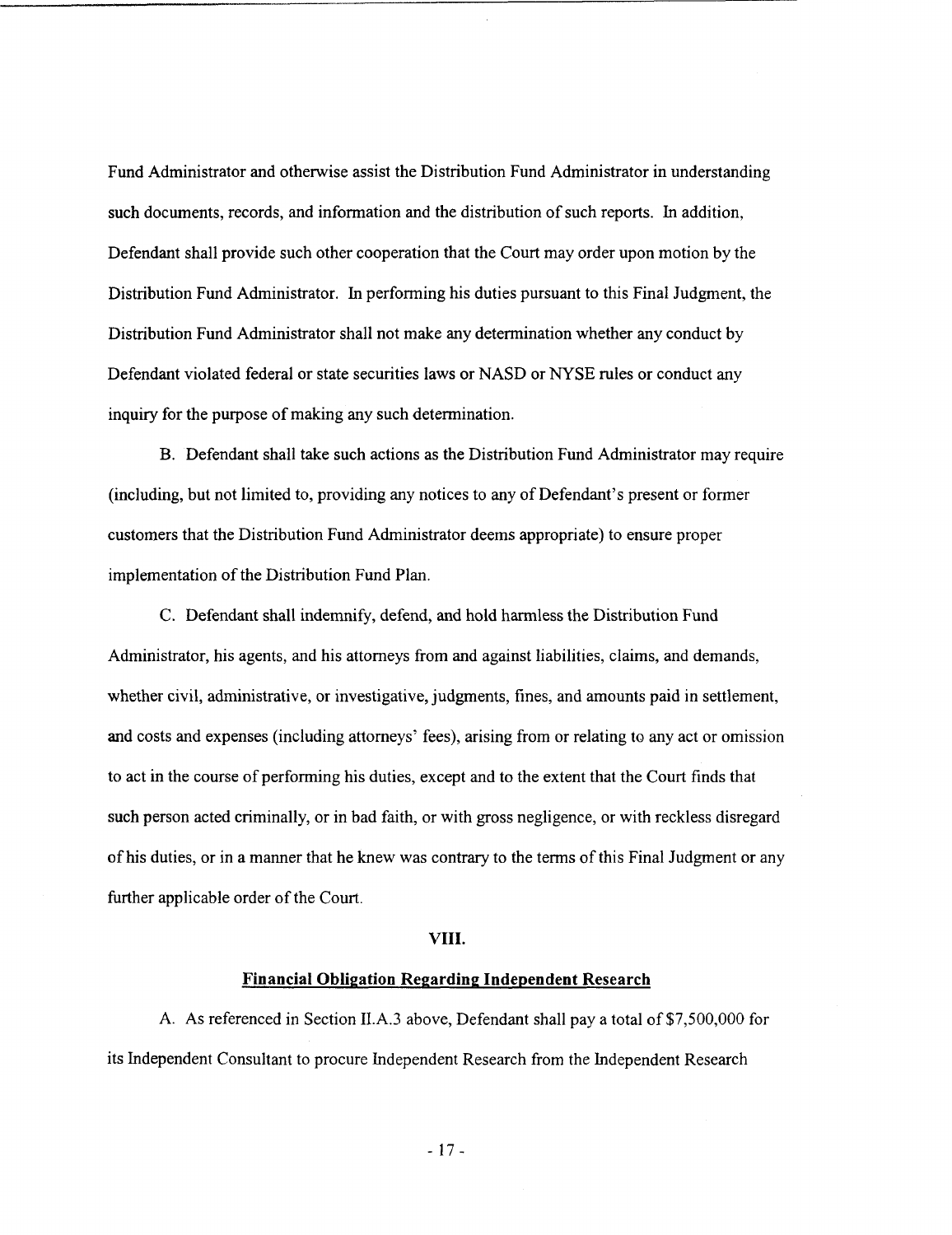Providers over the five-year period set forth in Section III. **1** of Addendum **A** hereto. This amount is not contingent or dependent in any way or part upon acceptance by any state securities regulator(s) of the State Settlement Offer. As used herein, the terms "Independent Consultant," "Independent Research," and "Independent Research Providers" shall have the meanings set forth in Addendum A hereto. Defendant will not be required to spend more than the amount set forth in this Section VIII.A in order to procure Independent Research and will have no obligation to procure additional Independent Research if the Independent Consultant has spent the entire amount of Defendant's financial obligation with regard to Independent Research. Any money that is not spent after the five-year period set forth in Section **111.1** of Addendum A hereto will not be retained by Defendant and will be paid one-half to NASD and one-half to NYSE for use in their regulation and enforcement programs.

B. Defendant shall also escrow \$1,250,000 within thirty (30) days after entry of this Final Judgment to cover the fees and costs of the Independent Consultant. This obligation is not contingent or dependent in any way or part upon acceptance by any state securities regulator(s) of the State Settlement Offer. In the event that such escrowed amount exceeds the fees and costs of the Independent Consultant, the excess will be returned to Defendant at the conclusion of the five-year period set forth in Section III. **1** of Addendum A hereto.

## **IX.**

#### **Standing**

IT IS FURTHER ORDERED, ADJUDGED AND DECREED that, notwithstanding any rule or provision of law, nothing herein, including in the Addenda hereto, shall be deemed to confer standing or right of intervention upon any persons other than the Commission, Defendant, and the Distribution Fund Administrator.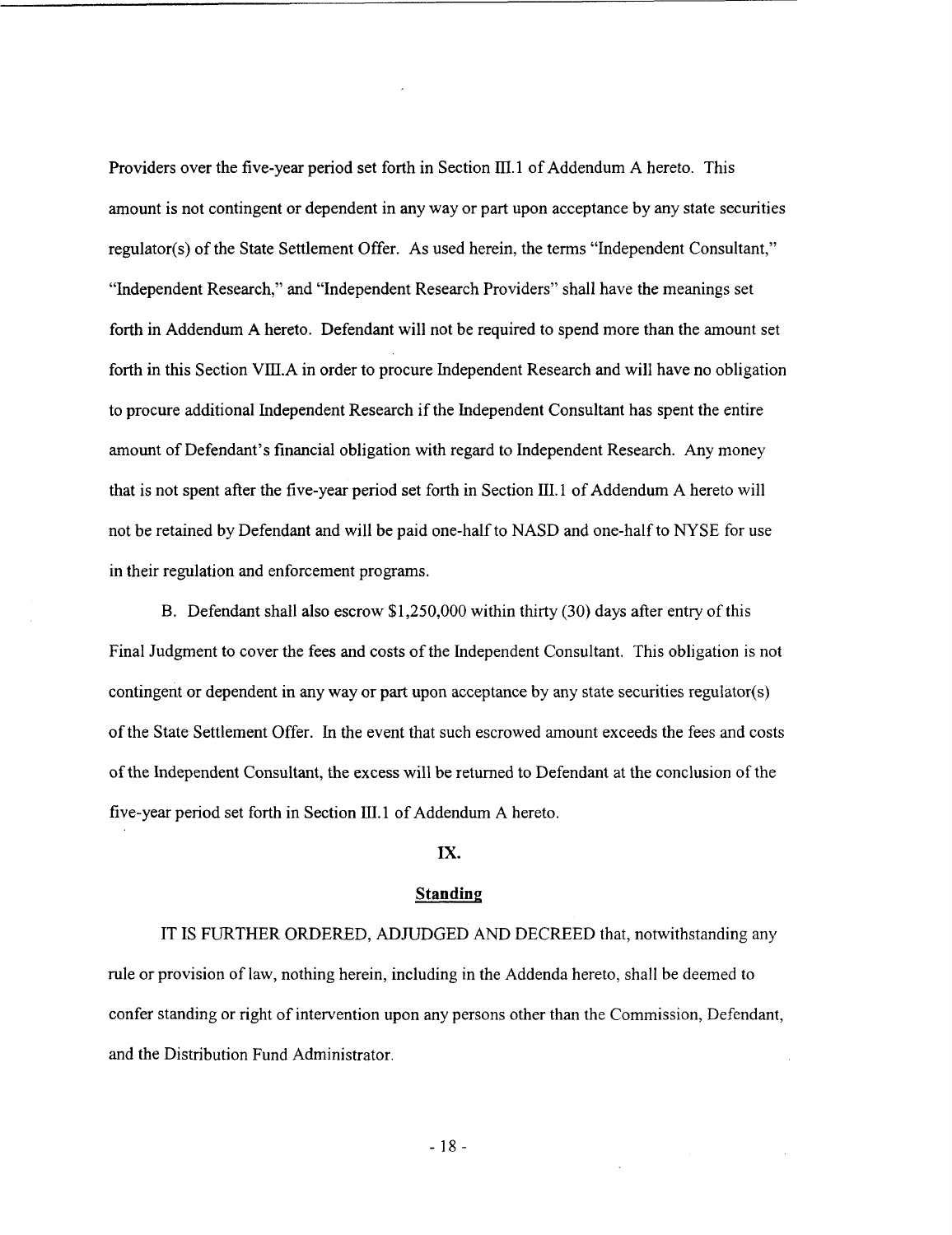#### **Record Retention and Non-Destruction Requirement**

IT **IS** FURTHER ORDERED, ADJUDGED *AND* DECREED that, for a period of five years from the effective date of this Final Judgment or such shorter or longer period as the Court may order, Defendant, its officers, directors, agents, affiliates, servants, employees, attorneys, and those persons in active concert or participation with them, and each of them, are hereby enjoined from destroying, mutilating, concealing, altering, or disposing of (a) any research distributed by Defendant during the relevant period identified in the Complaint; (b) documents sufficient to identify all customers who bought or sold equity securities of the issuers **as** to which Defendant issued research during the relevant period identified in the Complaint (the "Transactions"), including but not limited to documents sufficient to identify the dates, amounts, and prices of the Transactions; (c) documents sufficient to identify which customers received which research distributed by Defendant during the relevant period identified in the Complaint; (d) order entry information sufficient to identify whether the Transactions were solicited by Defendant; (e) documents sufficient to identify the publicly-traded companies for which Defendant sought to provide, was engaged to provide, or did provide investment banking services during the relevant period identified in the Complaint; and (f) any and all written (including electronic) communication, including communications to and from customers and intra-firm communications, relating to Defendant's investment banking and equity research operations during the relevant period identified in the Complaint; *provided, however,* that Defendant need not retain duplicate identical copies of public documents filed with the Commission or any other regulatory authority.

**X.**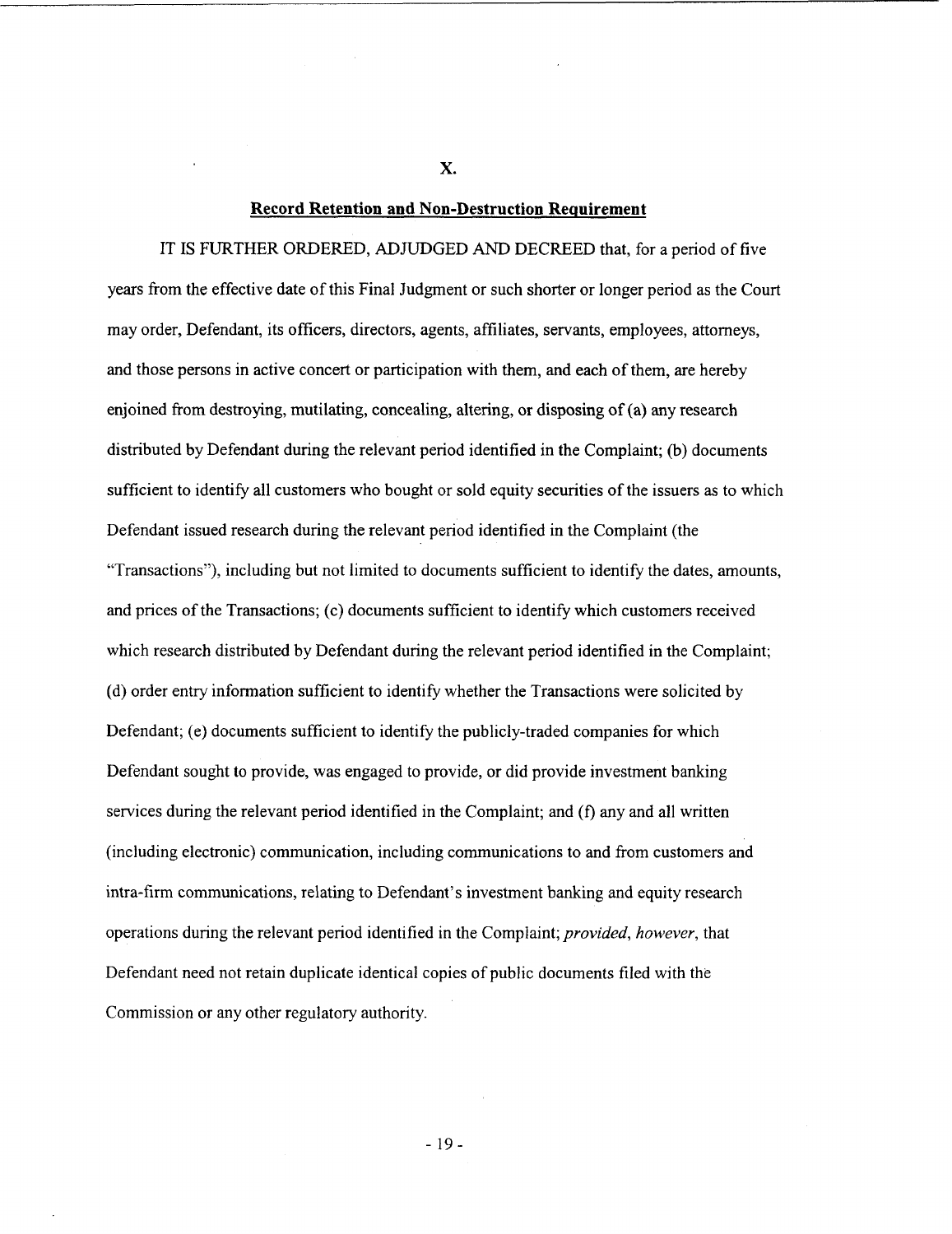# **Defendant's Consent Incorporated bv Reference**

**XI.** 

IT IS FURTHER ORDERED, ADJUDGED **AND** DECREED that Defendant's Consent previously filed in this action is incorporated herein with the same force and effect as if fully set forth herein, and Defendant shall comply with all of the undertakings and agreements set forth therein.

## **XII.**

### **Attached Undertakings Incorporated bv Reference**

IT IS FURTHER ORDERED, ADJUDGED AND DECREED that Defendant shall comply with the undertakings set forth in Addendum A hereto. Such undertakings and Addendum **A** are incorporated herein with the same force and effect as if fully set forth herein.

## **XIII.**

## **Definition of Defendant**

IT IS FURTHER ORDERED, ADJUDGED **AND** DECREED that with respect to all injunctive relief and all hture obligations, responsibilities, undertakings, commitments, limitations, restrictions, events, and conditions, the terms "Defendant" and "Defendant's'' **as**  used herein shall include Defendant's successors and assigns (which, for these purposes, shall include a successor or assign to Defendant's investment banking and research operations, and in the case of an affiliate of Defendant, a successor or assign to Defendant's investment banking *or*  research operations).